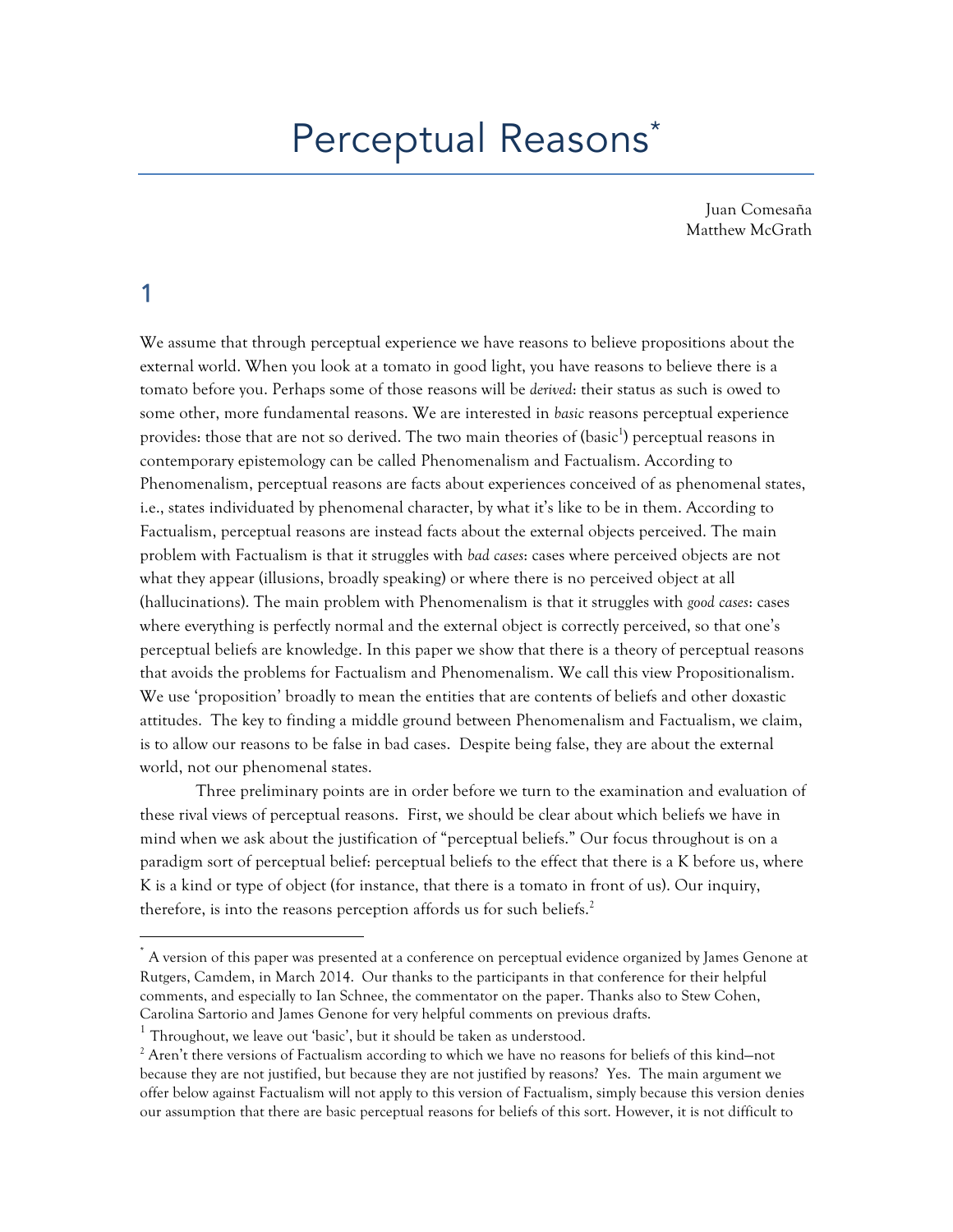Second, we distinguish, as writers on reasons standardly do (e.g., Schroeder 2008, Raz 1975) between the reasons *we have* and the reasons *there are.* The burning building example makes the distinction vivid. If the building you're in is burning down, there certainly is a reason for you to leave—namely that you'll be burnt to death unless you leave. However, you don't have or possess that reason until you smell the smoke, hear the alarm, etc. Only reasons you have to φ bear directly on whether you are justified in φ-ing. We do not *assume* any general account of reason-possession. As we will see, this is something over which the rival accounts differ.

Third, we assume that justification for perceptual beliefs (in the target class) is determined by the basic perceptual reasons we have, together perhaps with background information. We assume that this connection holds both for propositional as well as doxastic justification. So, in the case of propositional justification, we assume that the degree to which we are justified *to* form these perceptual beliefs is fixed by the perceptual reasons we have, together perhaps with background information. In the case of doxastic justification, we assume that the degree to which a perceptual belief is justified is fixed by the perceptual reasons (if any) that it is based on, again together perhaps with background information.<sup>3</sup>

### 2

 $\overline{a}$ 

To say that according to Propositionalism basic perceptual reasons are propositions is not to say much, for this is true of all of the theories of perceptual reasons examined in this paper, at least modulo some innocuous-seeming ontological bookkeeping. The bookkeeping involves two assumptions: 1) experiences are reasons insofar as facts about those experiences are reasons; 2) facts are true propositions.<sup>4</sup> To formulate Propositionalism as a rival to Phenomenalism and Factualism, we need to be clearer about just what it asserts and how its assertions differ from these views.

In order to compare the views and evaluate them, consider now the following three questions:

Q1: In the good case, what are perceptual reasons about?

Q2: In general, must perceptual reasons be true?

Q3: In general, what does it take for a subject to *have* a perceptual reason?

devise analogous arguments targeting justified beliefs downstream from perceptual classificatory beliefs. Even Factualists who claim we lack reasons to believe that there is a tomato in front of us will grant that we do have reasons to believe, for instance, that we have the key ingredient for the marinara sauce.

<sup>&</sup>lt;sup>3</sup> We are ignoring complications about the relationship between doxastic and propositional justification–see, for example, Comesaña (2006).

<sup>&</sup>lt;sup>4</sup> Some philosophers think that facts are different from true propositions-they are what make true propositions true. This distinction will not matter for our purposes in this paper, insofar as our arguments could be recast to take this position into account. For instance, instead of asking what perceptual reasons are about we could ask what perceptual reasons involve—in the sense in which the fact that Lucas is cute involves Lucas.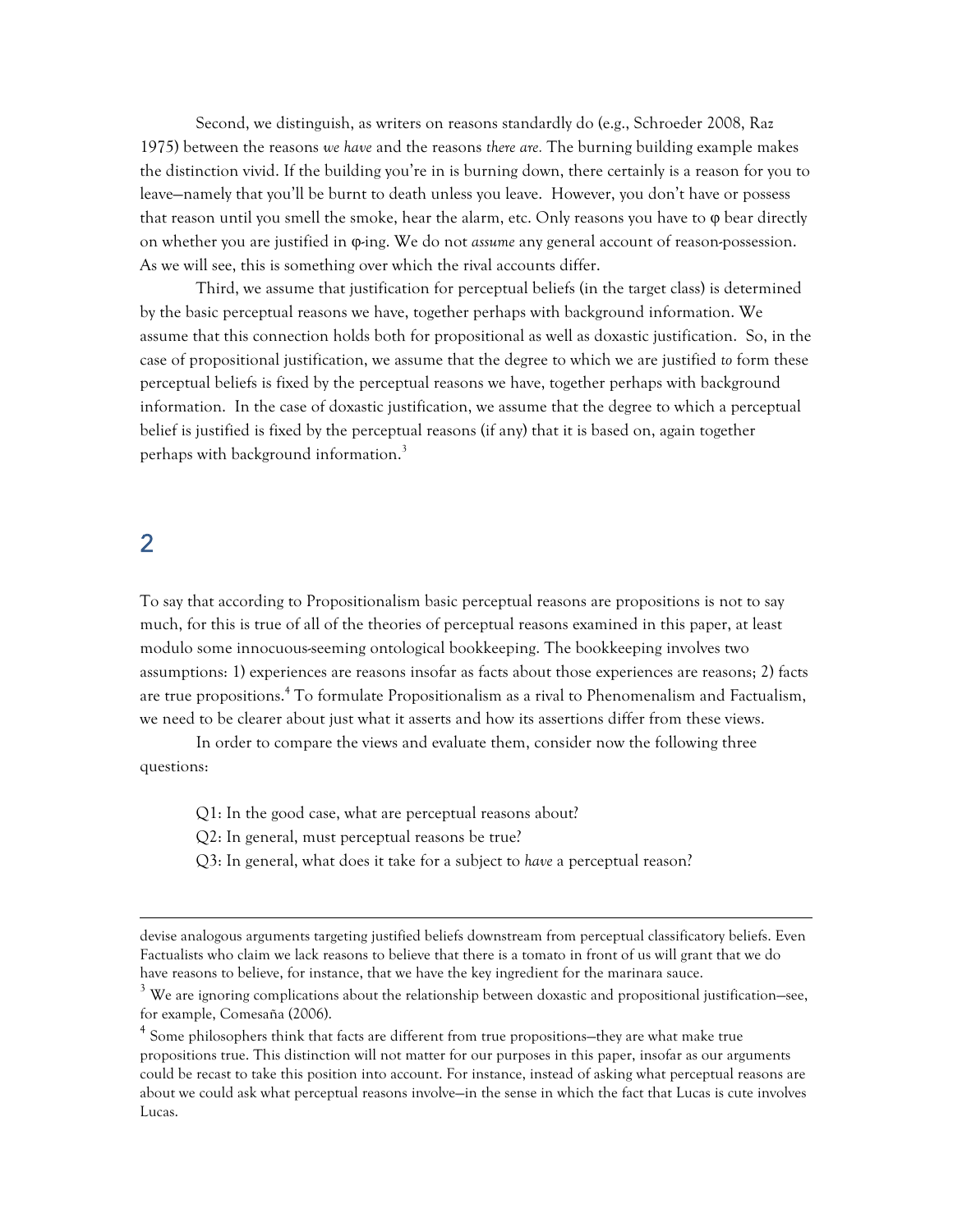Given our assumption that justification for the target beliefs–e.g., there is a tomato before me–is fixed by perceptual reasons perhaps together with background beliefs, the way one answers  $Q1$  – Q3 strongly constrains what one can say about the justification of perceptual beliefs in the good and bad cases. In particular, the answers one gives to  $Q1-Q3$  constrain how strong one takes the justification in the good case to be and whether the justification in the bad case is as strong as it is in the good case. In the sequel, we will evaluate the rival views on precisely the plausibility of their accounts of the good and bad cases.

Phenomenalism gives the following answers to  $Q1-Q3$ . To  $Q1$ : perceptual reasons in the good case (and the bad case) are facts about the experiences of the subject. Thus, for instance, if a subject in a good case sees a tomato and forms a perceptual belief that there is a tomato in front of her, then her basic perceptual reason is that she has a certain experience. To Q2: yes, perceptual reasons must be true, since they are *facts* about experience. To Q3: in order for a subject to have a perceptual reason, it must simply be true that she is in the relevant phenomenal state. There is therefore no epistemic requirement on reasons-possession. That is, in order to have P as a perceptual reason, the subject need not know or be justified in believing that  $\mathrm{P}^\mathrm{5}$ 

The Factualist, by contrast, gives the following answers. To  $Q1$ : perceptual reasons in the good case are facts about the world, about the perceived objects, and not (or not only) about perceivers. Thus, for instance, if a subject in a good case perceives (and believes) that there is a tomato in front of her, then her perceptual reason for that belief has to do with the tomato. To Q2: yes, in all cases, perceptual reasons must be facts. Matters are more complicated concerning Q3. *McDowellians* think the mere truth of the basic perceptual reason is enough to have it as a reason, and that therefore there is no epistemic requirement on reason-possession. Now the mere truth of *there is a tomato before me* does not seem by itself to ensure that I have that reason (in our relevant sense of 'having' on which having reasons allows reasons to bear on justification). *McDowellians* therefore take basic perceptual reasons to be about the subject and her relation to the world. A basic perceptual reason for a McDowellian would be the fact that one sees that there is a tomato before one, or something of the sort.<sup>6</sup> Non-McDowellian Factualists, such as Williamson,, take reason-possession to require satisfying an epistemic condition: one must know *P* (or at least justifiably believe *P*) in order to have *P* as a reason. For such Factualists, we have the basic perceptual reasons we have by virtue of immediately knowing or being immediately justified in believing them.

Our preferred view, Propositionalism, gives the following answers. To Q1: perceptual reasons are about the world, and in the good case they about the objects perceived. Thus, for instance, if a subject in a good case perceives (and believes) that there is a tomato in front of her, then her basic perceptual reason for that belief is about that tomato. Thus, as far as  $Q1$  goes, Propositionalism sides with Factualism against Phenomenalism. On Q2, Propositionalism departs from both Phenomenalism and Factualism: perceptual reasons can be false. Even if it is not true

<sup>&</sup>lt;sup>5</sup> Here and throughout, we use 'in order to' and 'requires' to imply explanatory dependence rather than modal dependence. So, when we say that for the Phenomenalist one need not be justified in believing P for P in order for P to be a reason one has, we mean: if P is a reason one has, this isn't *because* one is justified in believing P.

 $6$  See McDowell (1993, 2008) and Pritchard (2013).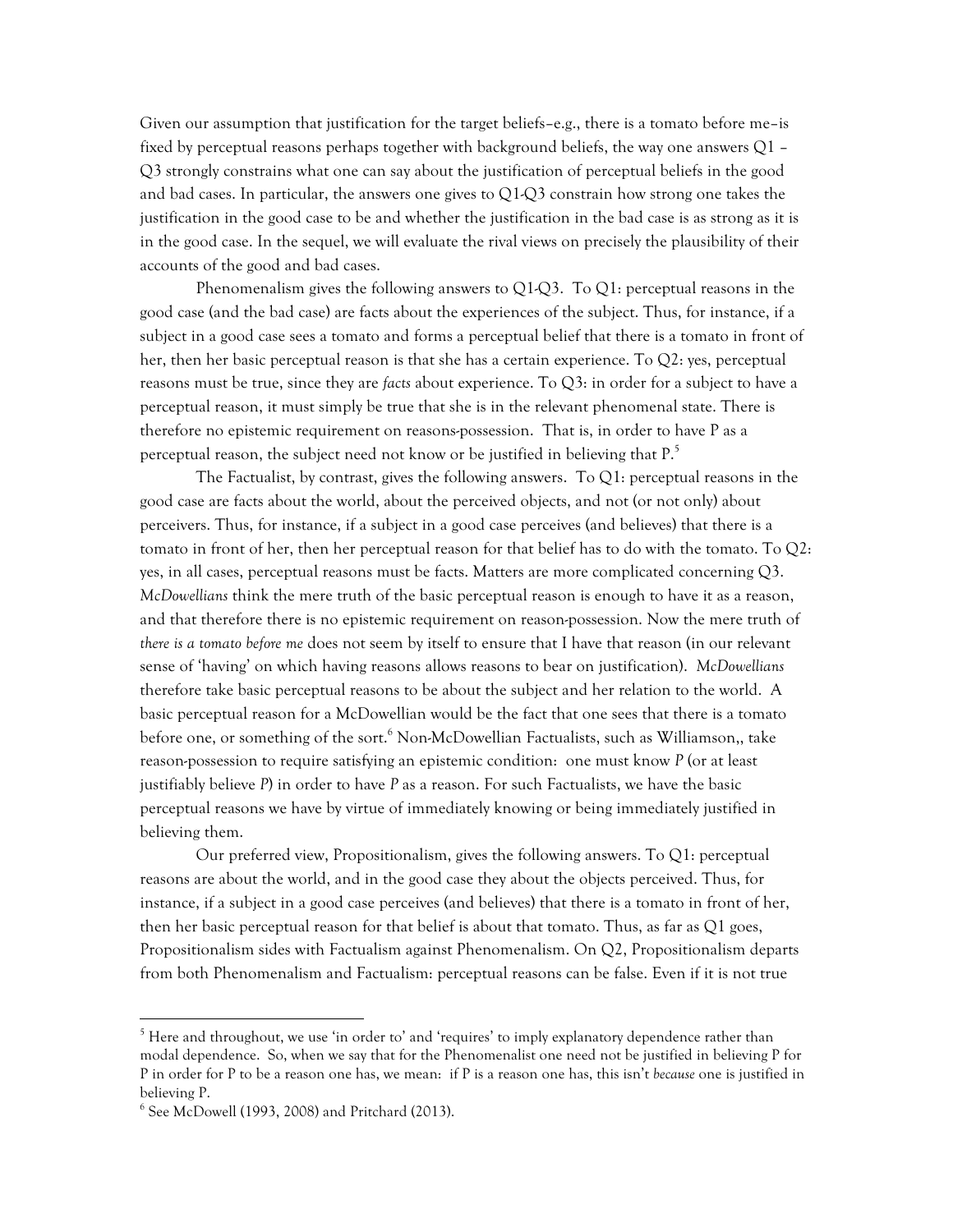that there is something the subject perceives which looks like a tomato, the false proposition that that there is such a thing can still be a reason that the subject has according to Propositionalism. Of course, not just *any* false proposition can be a reason that subjects have, according to Propositionalism. This is where the answer to  $Q3$  comes in. Propositionalism embraces an epistemic requirement on reasons-possession. In order for a proposition to be a reason that a subject has, the subject must be *justified* in believing that proposition. Again, only propositions immediately justified can be *basic* reasons.

We have said nothing about just which propositions the Non-McDowellian Factualist or the Propositionalist takes as basic perceptual reasons beyond saying that they are to be about the perceived object in a good case. Given the epistemic condition on reason-possession, it is difficult to see how *there is a tomato before one* could be the basic perceptual reason in virtue of which one is justified in believing there is a tomato before one. If *there is a tomato before one* is a reason one has in virtue of one's being justified in believing it, or in virtue of one's knowing it, then one is not justified in believing it by virtue of having it as a reason. What, then, ought the Non-McDowellian Factualist and the Propositionalist say about the identity of basic perceptual reasons? We take the most plausible account, for both theorists, to be that basic perceptual reasons are propositions about the looks, sounds, smells, etc. of things, or to use a generic term the *appearances* of things. Things' appearances, then, are not features of anyone experience or even of subjects at all. That a certain tomato looks the way it does has no implications for any particular person's experience, and is even compatible with the non-existence of all perceivers. Appearances are objective in the following sense: they are properties of external objects (or external scenes in some cases) and they do not depend for their instantiation on being perceived or even on the existence of perceivers at all. As J.L. Austin famously remarked in *Sense and Sensibilia* "I am not disclosing a fact about myself, but about petrol , when I say that petrol looks like water" (1962, 43). We will return to these issues in section 5.<sup>7</sup>

|                  | Q1: In good        | Q2: Can           | $Q3$ : Is there an epistemic |
|------------------|--------------------|-------------------|------------------------------|
|                  | cases, are reasons | reasons be false? | condition on reason-         |
|                  | about the object   |                   | possession?                  |
|                  | perceived?         |                   |                              |
| Phenomenalism    | No                 | No                | No                           |
| Factualism       | Yes                | No                | No (McD), Yes (others)       |
| Propositionalism | Yes                | Yes               | Yes                          |

We can summarize the discussion of our three questions in this table:

We'll argue that these patterns of similarity and dissimilarity make Propositionalism the best of the lot. In section 3, we consider and endorse the standard argument from bad cases against Factualism. In section 4, we consider and endorse the standard argument from good cases against

 $7 A$  subject can, of course, be mistaken about what appearance an object has, but objects with different intrinsic properties can still have the same appearance—for instance, a red wall might have the same appearance as a white wall illuminated by red light (or it might not, of course). For a discussion of objective appearances, see Genone (2014).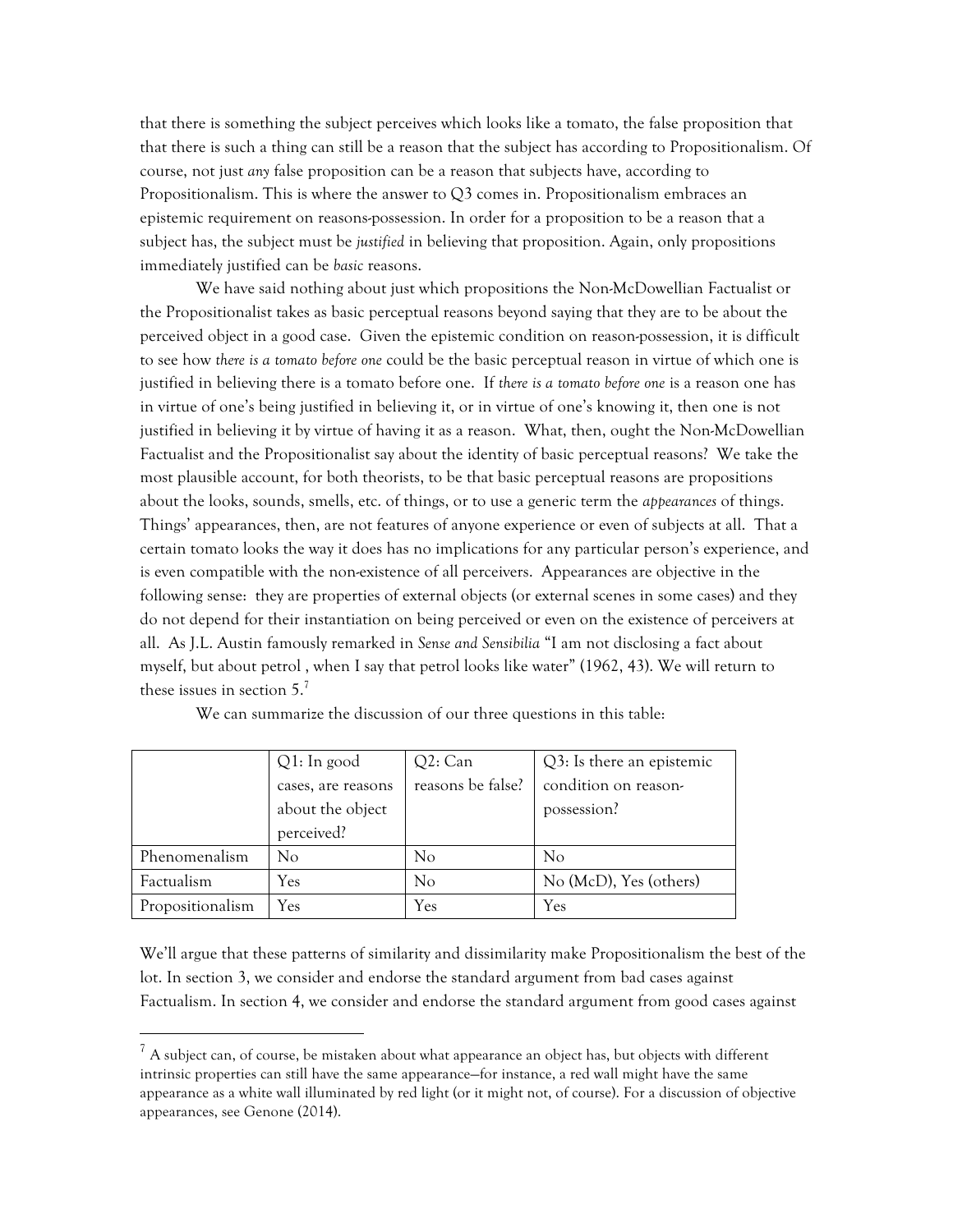Phenomenalism. Taken together, these arguments motivate us to find a position that is similar to Phenomenalism in some ways and similar to Factualism in others. In section 5, we develop a form of Propositionalism fits this bill.

## 3

Factualism has trouble with bad cases. Recall that a good case is one where everything is normal, and perceptual beliefs amount to knowledge. A bad case is one in which the subject is in the same phenomenal state as she is in the good case but in which the perceptual belief is false, either because the perceived object lacks the feature the belief attributes (illusion cases, broadly speaking) or because there is no perceived object at all (hallucination cases). For the moment, we will not treat the illusion and the hallucination cases differently. We turn our attention hallucination cases in section 5). Take, then, a good case where (e.g.) Mary is perceiving a tomato, and a corresponding bad case where she is not. We take it that the following two claims are true:

**Equal Justification (EJ)**: Mary's belief that there is a tomato in front of her is justified in the good case; and it is equally justified in the bad case.

**Sameness of Basis (SB)**: The fundamental bases on which Mary believes that there is a tomato in front of her are the same in the good and the bad case.

Recall that we are assuming that the degree to which a perceptual belief is (doxastically) justified is fixed by the perceptual reasons (if any) it is based on, perhaps together with background information. We assume any relevant background information is equally justified in both cases. Now, given EJ, Mary's belief in the good case is justified. It must, therefore, be based on a perceptual reason R1. Given EJ, Mary's belief in the bad case is also justified and so is based on a perceptual reason R2. Given SB, R1 must be R2. We really have a single reason, call it "R," across the cases. According to Factualism, perceptual reasons must be facts, and so R must be true in both the good and the bad case. But then what can R be? R cannot be a McDowellian fact such as *Mary's seeing that there is a tomato in front of her.* That is not a fact in the bad case. We claim that whatever the Factualist takes R to be, if it is to be a fact about the external world, there will be some bad case in which R is false and yet EJ and SB continue to be true. R cannot, of course, be a fact that entails there is a tomato in front of Mary. There is no tomato in front of her in the bad case. Nor cannot it be a fact that entails that there is an object before her which looks like a tomato. There are cases in which the object seen doesn't objectively have the look of tomatoes though it seems to the subject to have such a look (because the subject, say, has been drugged, has an astigmatism, etc.) Nor, even, could it be a fact that entails that there is some object Mary is perceiving. For in a hallucination case there is no such object. What is left for a candidate for R? It seems the external world can differ as much as you like between the good and bad cases. The one commonality is phenomenal. If facts are to be our perceptual reasons, then given EJ and SB, these facts have to be facts about our phenomenal states. And this gives us Phenomenalism. As long as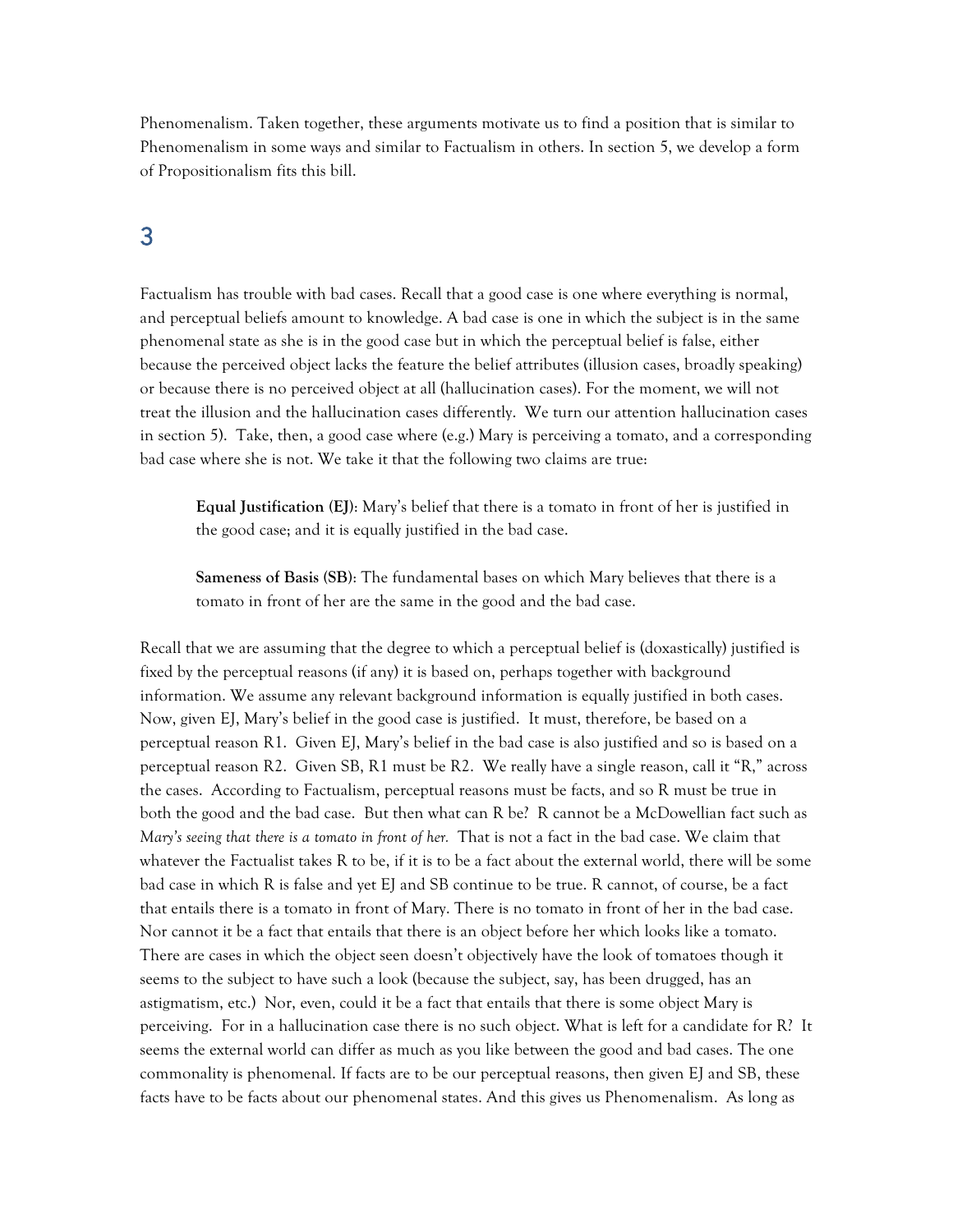our perceptual reasons must be facts, **EJ** and **SB** constitute a strong argument against Factualism and for Phenomenalism. 8

The Factualist might hope to reject either **SB** or **EJ**, but the prospects do not look bright. Rejecting **SB** makes Factualism hostage to an empirical question, and one whose answer seems to go decidedly against this move in any case. Rejecting **EJ** might seem more plausible at first sight. But if Mary is not justified in believing that there is a tomato in front of her in the bad case, what is the doxastic attitude that she is justified in holding with respect to that proposition? Certainly not disbelief, and not even suspension. Both of those options would be clearly inferior to belief. The Factualist may instead claim that there is no doxastic attitude that Mary is justified in adopting with respect to the proposition that there is a tomato in front of her, but surely epistemic dilemmas do not come that cheaply. You do not face an epistemic dilemma when, unbeknownst to you, you are looking at a wax tomato that looks just like a real one.<sup>9</sup>

### 4

Phenomenalism has trouble with the good cases. It is agreed on all hands that, in the good case, Mary is very well justified in believing that there is a tomato in front of her. So, whatever reason she bases her belief on in the good case must be a *strong one,* one that makes her very well justified in the belief. Our worry is that the Phenomenalist's candidate for this reason–a fact about Mary's phenomenal state–just isn't a strong enough reason, if it is a reason at all.

Following Thomas Scanlon (1998), a reason to believe that  $p$  is a consideration that counts in favor of believing that *p*. A strong reason to believe *p* is a consideration that counts strongly in favor of believing that *p*. Now, does the fact that Mary has an experience with a certain phenomenal character amount to a consideration at all in favor of her believing that there is a tomato in front of her? If so, how strongly does it favor such a belief?

Of course, if certain forms of reliabilism are true, these questions are easy to answer. For instance, they are easily answered on the following view: R is a reason for P whenever R reliably indicates P (or is of a type that reliably indicates P-type propositions); the greater the reliability of the indication, the stronger the support. But such forms of reliabilism are false. There are many people we pass walking to work day after day. We usually have no idea of their names. Just because I see a person named 'Ted' every day as I walk to work does not give me an iota of justification for believing that this person is named 'Ted'. Similarly, the worry is that just because I happen to have experiences with qualitative character  $T$  in the presence of tomatoes doesn't by itself give me an iota of justification, when I have experiences with T, to believe that there is a tomato before me.

Putting aside reliabilist views like the above, we take that if phenomenal character is simply a matter of enjoying certain primitive qualitative feels or of perceiving purely mental sense-data, facts about phenomenal character do not weigh *at all* in favor in believing one or another

 <sup>8</sup> In Comesaña and McGrath (forthcoming), we use principles very much like EJ and SB to argue that we can have false practical reasons.

 $9^9$  For a development of this objection, see Cohen and Comesaña (forthcoming).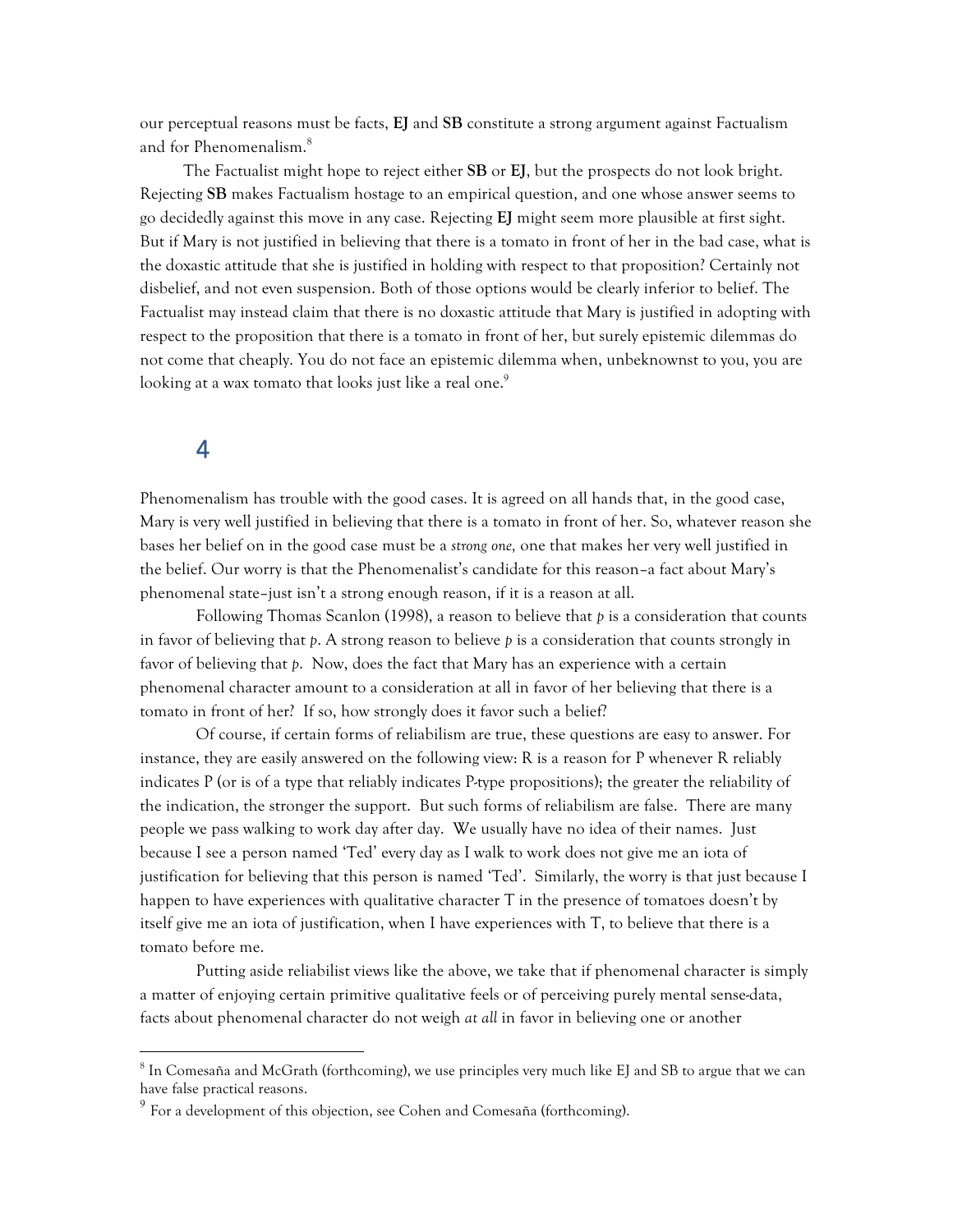proposition about the world outside us (they simply do not have the right *subject matter* to do so). 10 Of course, such views of phenomenal character are not as popular these days as they used to be. But even if phenomenal character is a matter, in part, of an experience's *presenting* the world in a certain way (cf. Siegel 2010), worries remain. Suppose Mary's experience has a qualitative character it has in virtue of its presenting to her that a tomato is in front of her. It is a highly nontrivial task to explain just what this sort of presentation amounts to. But let's suppose some account can be given of it, which doesn't merely reduce it to facts about reliable causes of primitive qualitative feels or sense-data. Perhaps the experience, because of its presentational content, does favor believing *there is a tomato before me.* But how strong is the favoring? We doubt it is strong enough to ground Mary's very strong justification to believe that a tomato is in front of her. That one has a certain experience presenting something as being the case just isn't a strong reason to believe it is the case. It certainly isn't as strong as the reasons *we* take ourselves to have when we see a tomato in front of us in the grocery store.

Of course, there are further considerations that, added to considerations about Mary's experience, result in an overall consideration that counts strongly in favor of Mary's believing that there is a tomato in front of her. For instance, such further considerations will include propositions about the reliable connection between Mary's phenomenal state and the nearby presence of tomatoes. For the "presentation" theorist, these reliability propositions will assert connections between how experience presents things as being and how things are.

Let's consider how this might go for the "presentation" view of experience. The natural way we can see how the fact that one has an experience presenting that P can team up with one's justification for believing one's experiences are reliable to justify one in believing P is through an inferential structure such as:

I have an experience presenting that P

My experiences presenting that such and such reliably indicate that such and such. Therefore (probably),

P.

Now, if the Phenomenalist was claiming that the mere truth of the premises made it the case that the subject has a strong reason to believe P, she would be returning to the problematic reliabilism we discussed above. The second premise must itself be possessed by the subject in a way that it can contribute to justification. Mere truth might seem somewhat plausible for reason-possession in the case of reasons about experience but it surely isn't for reliability reasons such as the second premise. So, in order for the inferential structure to give one a strong reason to believe P, one must be justified in believing the second premise.

What about the first premise? The Phenomenalist wants to say that it is a reason one has simply in virtue of its being true, not in virtue of one's being justified in believing it is true. However, holding fixed the justification of the second premise, it seems the justification one has for the conclusion via the inferential structure varies with how justified one is in believing the first

<sup>&</sup>lt;sup>10</sup> The kind of reliabilism advocated in Comesaña (2010) has the resources necessary to avoid the problem just presented, for it insists that beliefs must be based on evidence, and we are free to impose a subject matter constraint on what counts as evidence for a given proposition.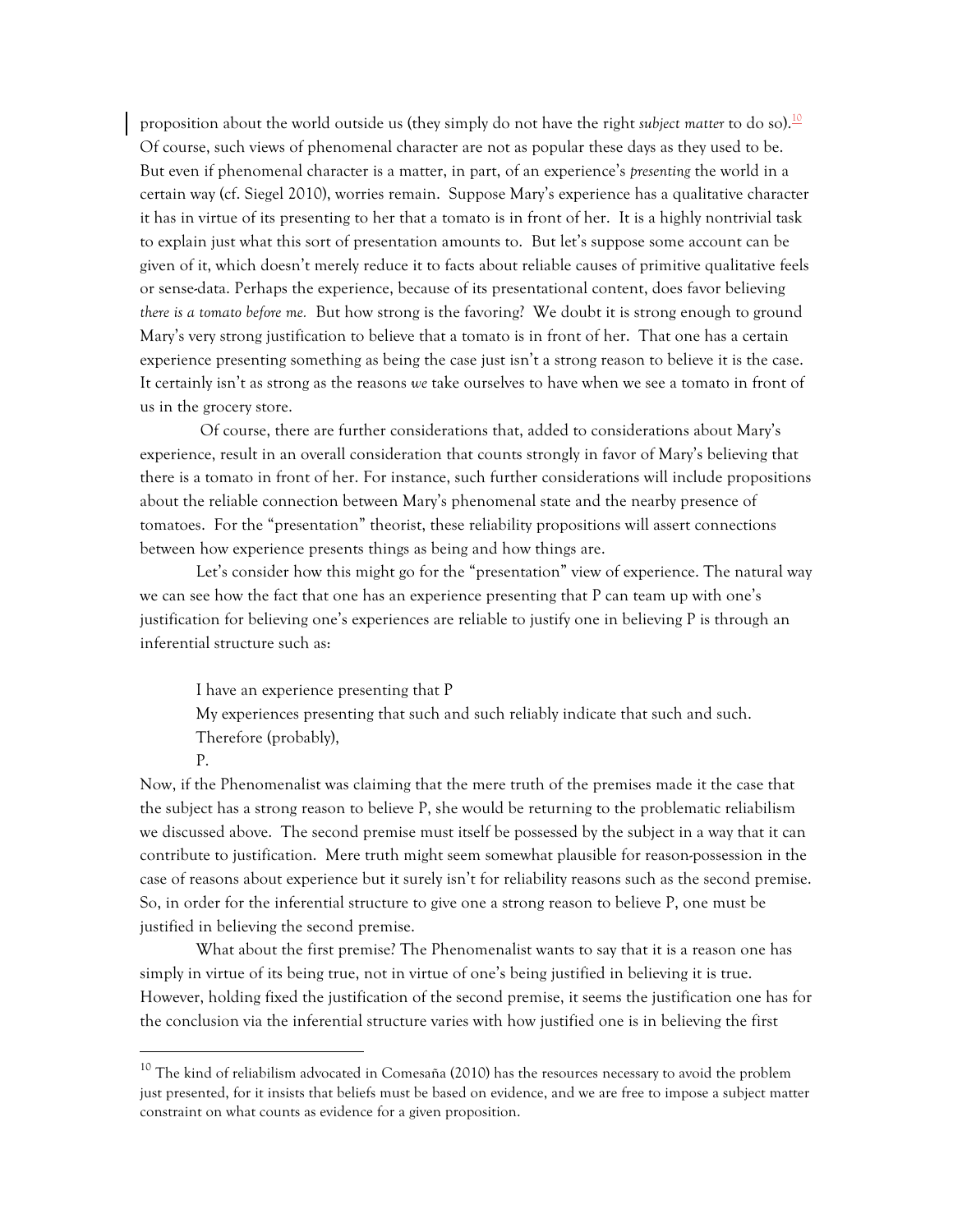premise. If you have good reasons to doubt that your experience presents to you that a tomato is before you (say because you have reason to doubt this is what tomatoes look like), you seem to derive a correspondingly reduced justification for *there is a tomato before you.* A good explanation for why the strength of the justification conferred by the inferential structure should vary with the justification for the first premise, holding fixed the justification of the second premise, is that the inferential structure provides justification courtesy of the subject's justification for both premises. That is to say: the justification for the target perceptual belief, on the present proposal, derives from the justification for beliefs both about experience and about the connection between experience and reality. Notice: this is no longer Phenomenalism, but Classical Foundationalism.

Now Classical Foundationalism may not be popular any longer, but that's not a decisive reason to think it's false. Can anything else be said? Yes. First, we do not normally (if ever) form our perceptual beliefs on the basis of considerations having to do with our mental states. Moore's observations on what has come to be called the "transparency of experience" are relevant here. We "see through" our phenomenal states, our attention is normally focused on the outside world, not on the mental states through which that world is revealed to us. But for Classical Foundationalism this would need to be part of her basis, if the resulting belief is to be justified. Second, there are familiar worries about the appeal to reliability considerations. Again, it is hard to see how these considerations are among our bases for belief. Perhaps scientific psychology might help show otherwise, but the prospects do not look bright. And, of course, it is not easy to see how we come to be justified in believing the reliability considerations. There are moves to make on the last matter. But, generally, it's the retreat inward–away from the world–that is what is troubling about Classical Foundationalism.

We conclude that Phenomenalism cannot explain how we are well-justified in our perceptual beliefs. At best it represents us as having weak reasons. When the Phenomenalist attempts to make find stronger reasons by adding premises about the reliability of experience, she gives up Phenomenalism in favor of Classical Foundationalism, with its attendant problems.

### 5

Considerations about the justificational similarities between the good case and the bad case doomed Factualism. These same considerations, given the assumption that reasons must be facts, gave us Phenomenalism. On the other hand, considerations about the good case seem to doom Phenomenalism. The thing to do in this situation, we submit, is to give up the assumption that reasons must be facts. We will show how giving up this assumption and embracing Propositionalism enables us to have our cake and eat it too.

In the abstract, our version of Propositionalism is the claim that Mary's reason in both the good and bad case is directed on the external world. It is a proposition about how things are outside Mary. In this respect, Propositionalism avoids the troubles Phenomenalism runs into. Its reasons don't require bridging gaps between considerations about the inner world and conclusions about an outer one; the reasons are already about an outer world. With one possible caveat to be considered below, it is the very same proposition that serves as the perceptual reason in the good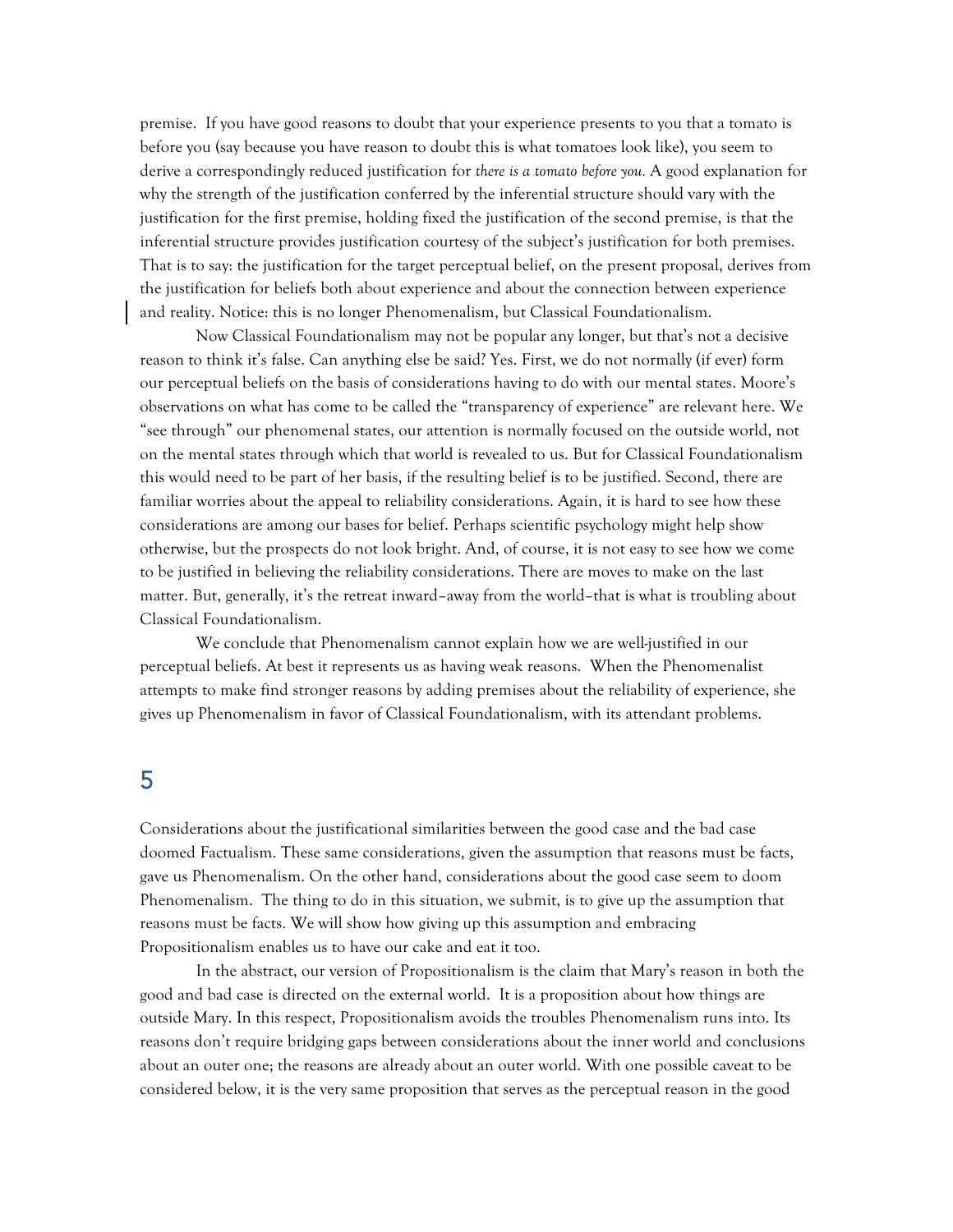case and the bad case. Thus, the perceptual reason is the same in the good and bad case, and therefore the subject is equally justified in the perceptual belief. In these respects, our Propositionalism avoids the troubles that Factualism runs into.

To see how Propositionalism can pay dividends, we consider its prospects when combined with our favored view account of the subject-matter of perceptual reasons:

**The Appearances View**: Perceptual reasons in both the good and bad case are propositions about things having certain appearances (about things' having certain looks, sounds, smells, etc.).

We will mostly ignore questions about the details of which propositions about appearances constitute our basic perceptual reasons, for instance, whether higher-level features like *tomato* feature in our basic perceptual reasons, or whether instead these reasons take the form *this looks that way,* where this in turn together with background information about what tomatoes look like gives one justification to believe *this is a tomato.* We take the latter to be more plausible on reflection. 11 To keep things simple we will usually write as if the reason is *this looks like a tomato.* Where the difference matters, in section 6, we will bring these issues to the fore.

For Appearances Propositionalism, just as with Factualism, the reasons in a good case are facts about the object perceived. *That such and such looks like a tomato* is about the object perceived. So, it has at least the same advantages over Phenomenalism that Factualism enjoys. The reason does not need to be combined with considerations bridging the internal to the external. But how does our view fare with respect in respect of the bad case?

Bad cases come in a number of forms, as we have seen. So long as the relevant looksproposition exists in a given bad case, and so long as the subject is perceptually justified in believing it, the subject in the bad case has the same reason as the subject in the good case. Potential troubles arise for us, however, in hallucination cases when there is no object perceived, as we will now explain.

In hallucination cases, there is no object to "stick" in the proposition *this looks such and such.* Therefore there is no such proposition. But there is such a proposition in the good case, and it is the basic perceptual reason. So the reason in the good case is not the same as the reason in the bad case. S(ame) B(asis), which we used against Factualism, requires us to find the same reason in both cases. Aren't we hoist by our own petard?

It's tempting to reply as follows. The target justified belief is existential. It is the belief that there is a tomato before me. Why can't the reason, in both cases, also be existential? Why couldn't it be: there is something before me that looks like a tomato. If this is the reason, there is no trouble with reasons going missing in hallucination cases. What ties the hands of the Factualist, in explaining perceptual justification in bad cases, is her commitment to reasons as facts. The Propositionalist has no such commitment. She only needs to be sure the relevant propositions, though false, exist. And existential propositions exist equally in both cases. SB can be preserved.

This reply doesn't clinch matters for the Propositionalist, though. Yes, there will be existential reasons in the bad hallucination case (and in the good case). But in the good case,

<sup>&</sup>lt;sup>11</sup> See McGrath (forthcoming) for discussions of these matters.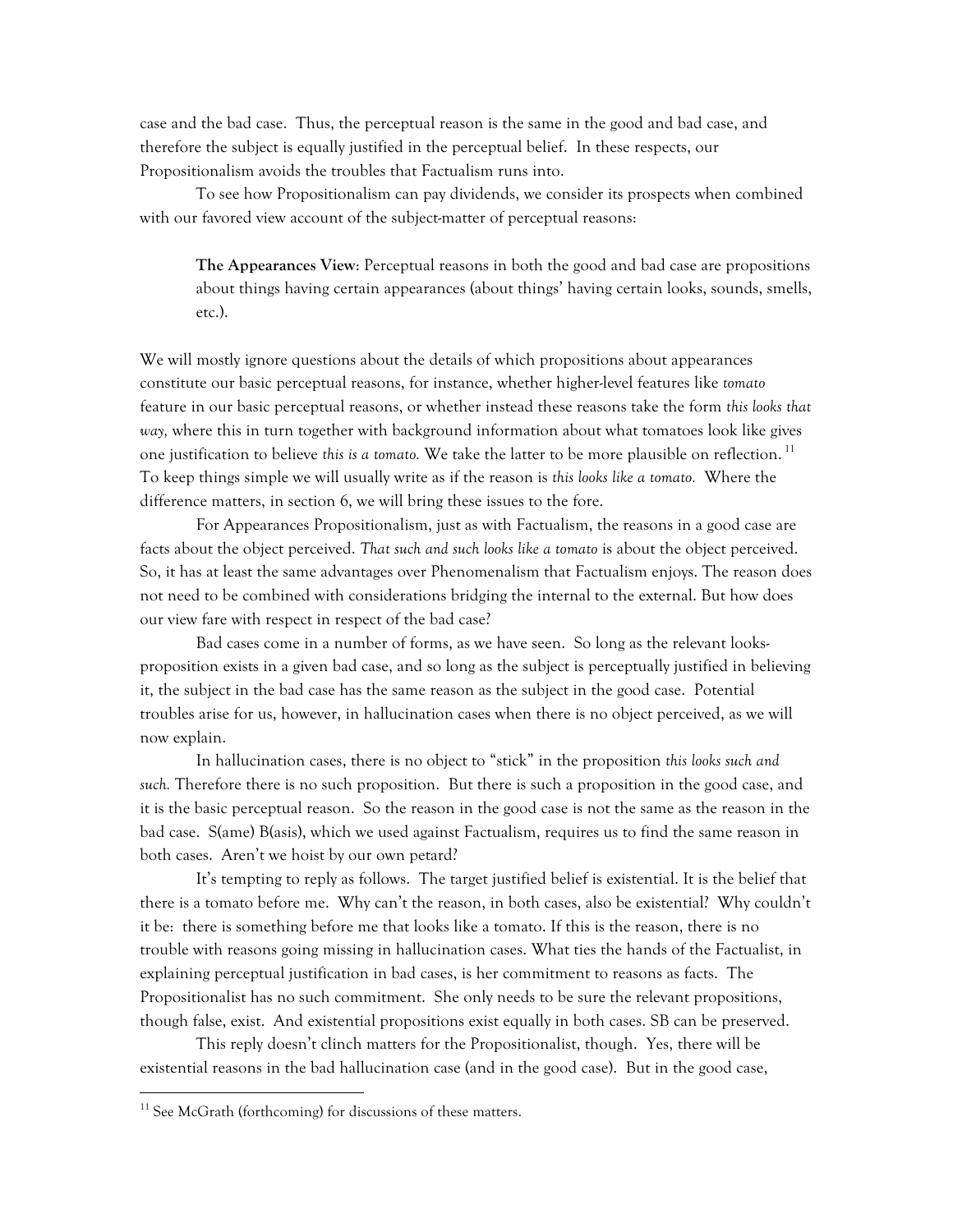arguably existential looks-reasons are not *basic.* Rather, it seems the reason one ultimately relies on and which is the source of the justification for believing that there is a tomato before one is a reason that is about the tomato in a more direct and intimate way. One's reason seems to be *this thing* looks like a tomato*.* Thus, one's reason seems to be a fact directly about the particular tomato, i.e., about it but not by virtue of the tomato's satisfying some descriptive material in the fact. However, in the hallucination case, not only does the particular tomato not exist, there is no object at all that the subject is thinking about when she thinks *this looks like a tomato.* And if there is no object this thinking is about, how can the thinking have a proposition as its content? If it doesn't, though, then if we insist reasons must be propositions, it seems we have to concede that the basic perceptual reason cannot be the same in the hallucination case as it is in the good case.

Hallucination cases raise serious questions for Propositionalists. As we've been explaining, one could try to solve it by "going existential," i.e., insisting that in good and bad cases alike the basic perceptual reasons are existential. We think there are better ways to go. Let's agree that our basic perceptual reasons are of the form *this looks like a K.* Now, consider demonstrative thinkings, i.e., episodes of thinking (or believings) in which one employs a demonstrative concept and brings it under predicative a concept. Say that a demonstrative thinking is empty if the demonstrative concept employed is not a concept of any existing object. We distinguish object-independent vs. object-dependent views of the contents of demonstrative thinkings. Object-independent views hold that a demonstrative thinking has the same content whether it is empty or non-empty. If such a view were correct, Appearance Propositionalists could clearly say that in the hallucination case the subject has the same basic reason as in the good case. The reason would be the proposition that serves as the content for the relevant demonstrative thinkings, a non-existential proposition *this looks like a K*. <sup>12</sup> This would preserve SB.

Suppose, instead, that object-dependent views of the content of demonstrative thinkings turn out to be correct. On object-dependent views, the contents of empty demonstrative thinkings are different from those of non-empty ones. In the empty case, the content is perhaps a gappy proposition or a proposition-radical rather than a fully-fledged proposition capable of having a truth-value. Wouldn't the Propositionalist then have to concede that the reasons are different across the good case and the hallucination case? Thus, SB will be jeopardized.

We see two options for the Propositionalist. The first is to concede that, yes, the perceptual reasons are different in the hallucination case but to insist that, despite being different, they are every bit as strong a support for the target perceptual belief as the reasons in a good case. Let us explain. For one thing, they clearly are not merely about the subject's phenomenal state. They remain world-directed, about the world, even if they are gappy or proposition radicals. One might ask how a content  $\lt \sim$  *looks like a tomato*  $\gt$  could support the proposition that something looks like a tomato. Good question. However, we would submit that if there is no good account of this to be had, the object-dependent view is false. Here is why. Let's say a singular concept is a concept of the sort that in a good case is directly about a particular object. Clearly, empty thinkings involving singular concepts, whether demonstrative or not, can be very well justified themselves and

<sup>&</sup>lt;sup>12</sup> What would these propositions be if they were object-independent but still about objects, in the good case, not by virtue of those objects satisfying descriptions? Good question. For attempts at answering it, see Ackerman (1979), Plantinga (1978), and Merricks (forthcoming).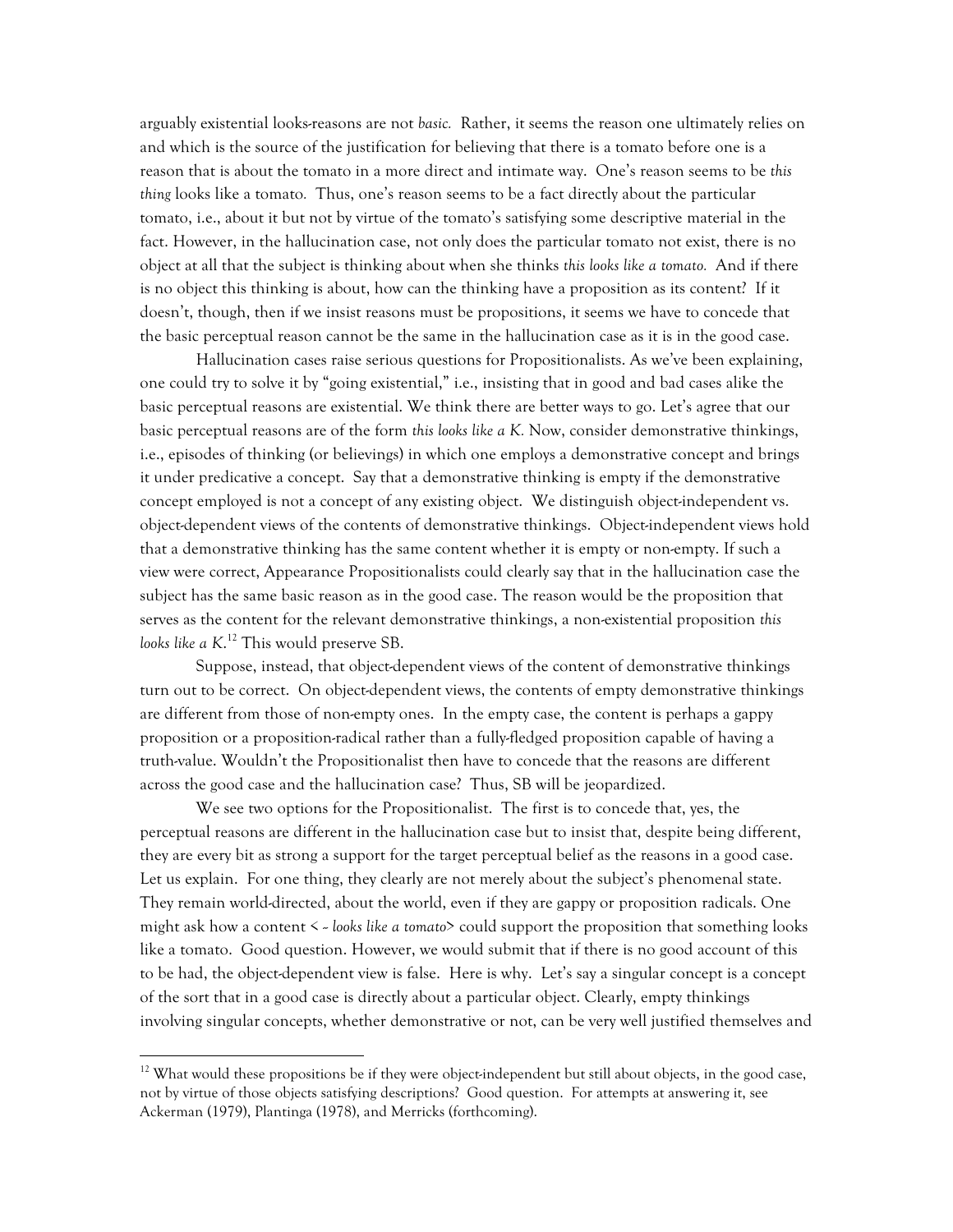can transmit their justification to existential beliefs. Suppose Jesus-myth theorists are correct and there really was no historical Jesus. Still, we were surely justified in our thinkings which we would express by saying "Jesus lived in Galilee and is thought to have performed miracles", and this justification was transmitted to our beliefs to the effect that "there is someone who lived in Galilee and is thought to have performed miracles." We would submit that we are *every bit* as justified in this existential belief whether or not the Jesus-myth theory turns out to be true. And what transmits this strong justification is the justification we had for the empty singular thinking about "Jesus". So, empty singular thinkings can be well-justified and can transmit this justification to existential beliefs. We would claim the same with respect to the good case and the hallucination case. The demonstrative thinking is equally justified and transmits its justification to the existential belief that there is a tomato before one. Insofar as justification is from reasons, and reasons are contents of beliefs or thinkings, the reason– despite being merely a gappy proposition or proposition radical– manages to provide the strong justification.

What about SB? On the current option, it would be rejected. Something close to it could be retained (the basis across the good and the hallucination cases would certainly be similar). However, we can now see that SB isn't strictly necessary to run the argument against Factualism. An assumption of a similar basis modulo "gaps" due to missing referents for demonstrative thinkings would do the same trick.

The second option is to revise Propositionalism. Reasons are *not* propositions, after all. Rather, reasons are thought-types, i.e., types of thinking episodes. In good cases, one's thinking episode has a proposition as its content; in hallucination cases, it does not. No matter, it is not the content that is the reason. It is the thought-type. According to this revised theory, basic perceptual reasons are thought-types involving the employment of a perceptual demonstrative concept and bringing it under a concept of looks, a type of the form *this looks like a K. <sup>13</sup>* These thought-types are about the external world in this sense: whether their tokens are true or not depends on how things are in the world external to the subject. The thought-type *I am undergoing phenomenal state PHI* by contrast is about the world internal to the subject.

Our main point is that, once we have a good account of empty demonstrative thinkings, Propositionalists can use it to give a plausible account of hallucination cases. For, a good account of empty demonstrative thinkings, among other things, explains how these thinkings can be every bit as well justified whether they are empty or not and allows that they can transmit their justification to existential beliefs just as effectively whether empty or not. We might end up with the slogan "Reasons are Thought Types" rather than "Reasons are Propositions." But the view would have all the advantages of Phenomenalism with respect to the bad cases and all the advantages of Factualism with respect to the good cases. It would also save SB.

Still, isn't all this to concede *some* advantage to the Phenomenalist? She doesn't have to worry about the propositions going missing in the bad case! It is tempting to assume this has to be right. But, on reflection, we can see that the Phenomenalist faces the very same difficulties that the Propositionalist does. Recall that a Phenomenalism on which phenomenal states are irreducible qualia or states of perceiving purely mental sense-data is hopeless. The only form of

<sup>&</sup>lt;sup>13</sup> What exactly are these thought types? One promising proposal, due to Sainsbury and Tye (2011), takes thought-types to be complexes built up from concepts conceived as enduring abstract particulars.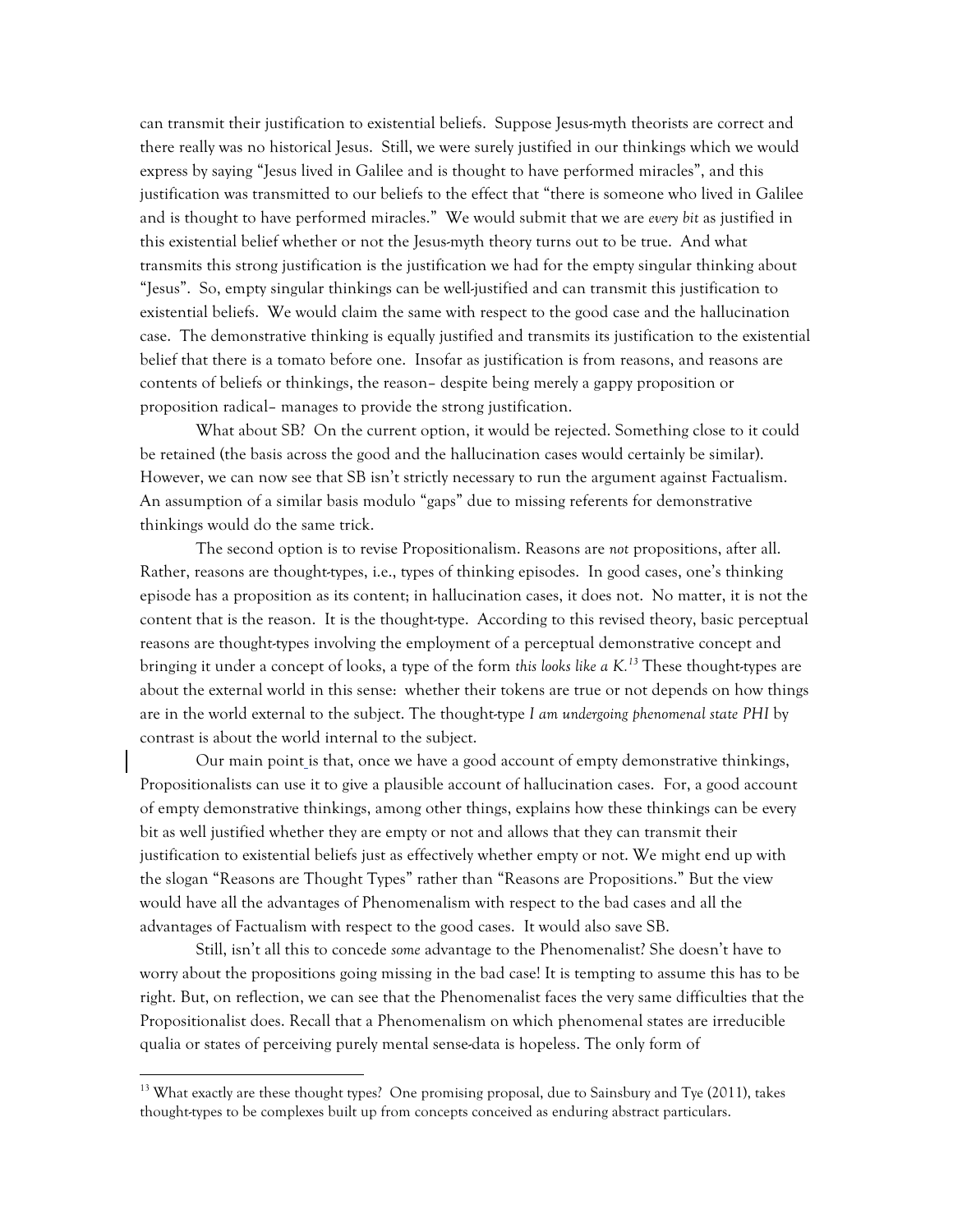Phenomenalism that has any promise of providing perceptual reasons is one in which phenomenal states are presentational, on which they present things as being the case. What we have to ask about is whether this sort of Phenomenalism runs into the same problems of missing propositions–facts – that we've seen the Propositionalist runs into. We think it does.

Just as it seems that, if our basic perceptual reasons are propositions about looks, they must be of the form *this thing looks such and such,* so it seems that if our basic perceptual reasons are about our experiences, they must be about our experiences of *this thing as being such and such.* Suppose we rely on facts about experience in forming our beliefs about there being tomatoes in front of us. We surely rely on our experiencing *this thing* as being a tomato, not on our having an experience with an existential presentational content of the order of *there is some thing before me which is a tomato.* So the Phenomenalist, too, needs to answer worries about the relevant experiences going missing in hallucination cases. What is it to have an experience presenting *this as being a K* when there is no such thing as *this*? What is the presentational content of *singular* experiences? To answer this question, the Phenomenalist will re-raise all the questions the Propositionalist raised, except now as questions about the contents of singular experiences rather than demonstrative thinkings: objectdependent vs. object-independent views of the contents of singular experiences, etc.

Let us go back to the comparison between the rival views. We argued that Factualism has two related prima facie advantages over Phenomenalism when it comes to reflection on the good case. First, Factualism, but not Phenomealism, can explain how Mary's basic perceptual reasons are strong reasons, ones that do not need to be supplemented with further background reasons bridging the gap between the inner and the outer world, a supplementation that would bring Phenomenalism closer to Classical Foundationalism. Second, Factualism, but not Phenomenalism, makes plausible assumptions about what Mary bases her beliefs on: considerations about the object seen, not her experience. Our Propositionalism inherits these advantages of Factualism over Phenomenalism. First, that there is something that looks like a tomato in front of her obviously counts in favor of Mary's believing that there is a tomato in front of her. Second, our Propositionalism has no problem with the transparency of experience. According to our view, Mary bases her belief that there is a tomato in front of her on the consideration about the tomato itself, not on any of her mental states.

We also argued that our Propositionalism inherits the advantages of Phenomenalism when it comes to the bad case. Like Phenomenalism, it enables us to retain the Same Basis assumption (or something very close to it) as well as the Same Justification assumption. Hallucination cases impose considerable constraints on just what these perceptual reasons can be, and in particular how they can be singular as they seem to be. We have seen, though, that this problem is just as difficult for the Phenomenalist as for the Propositionalist, and that, given an adequate account of empty singular thought and empty singular experience, the Phenomenalist and the Propositionalist will be equally well placed tackle it.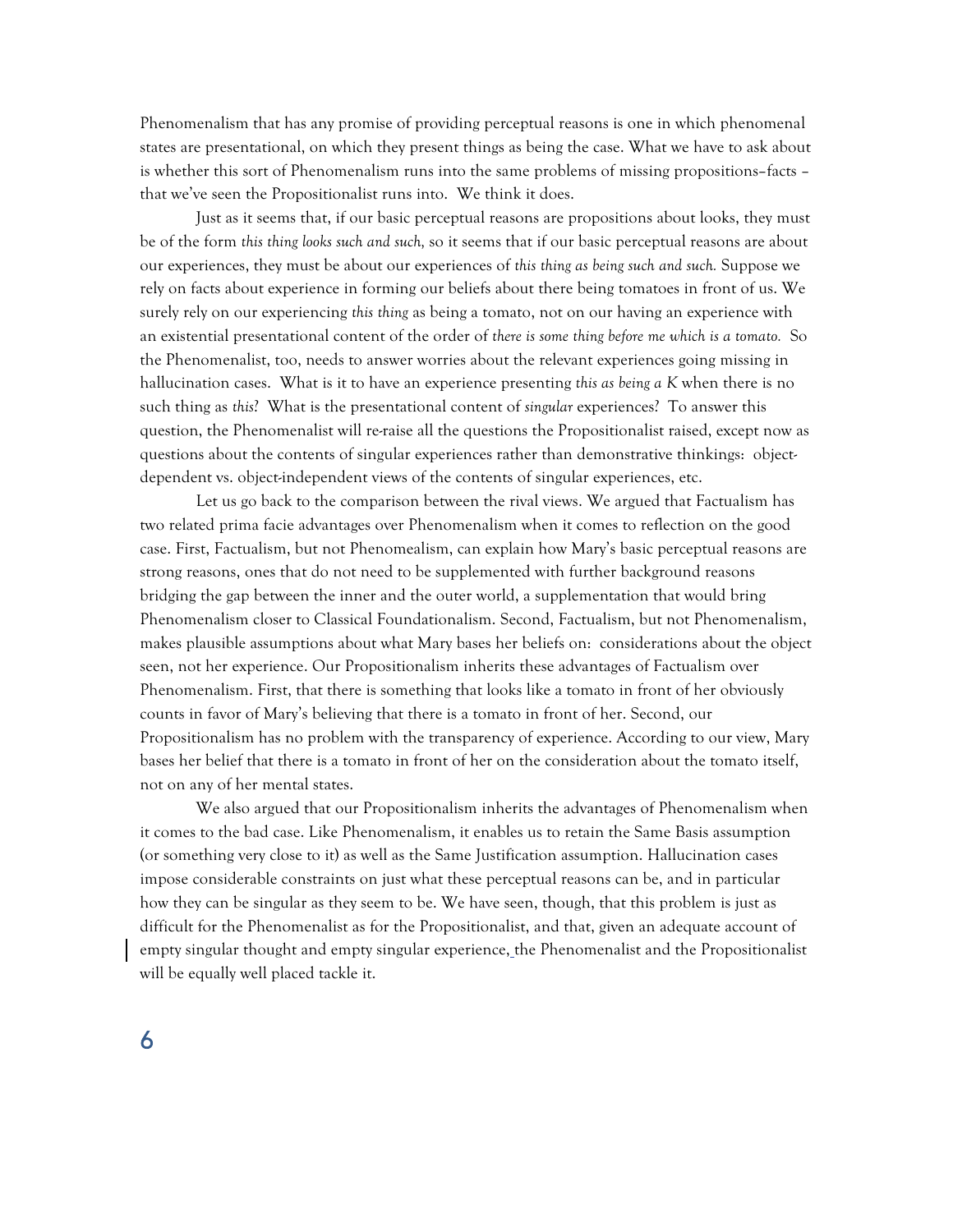One might worry that once we agree on *which* perceptual beliefs are immediately justified, there is no substantive difference between Propositionalism and Phenomenalism. True, Phenomenalists have tended to think that immediately justified perceptual beliefs are beliefs such as *there is a tomato before me* rather than beliefs about objective appearances. But there is no reason a Phenomenalist couldn't stray from the mainstream and claim that perceptual beliefs about appearances are the immediately justified ones and beliefs to the effect that *there is a K here* are mediately justified. Suppose, then, that the Propositionalist and the Phenomenalist agree about which perceptual beliefs are immediately justified: beliefs about appearances. Is there a further substantive difference between them? We have Appearances Propositionalism, then, and what me might call Appearances Phenomenalism. Why choose the former?

The key difference between the two views, which remains even after settling on an Apperances approach, is over whether immediate justification by experience counts as justification by virtue of having reasons or not. The Phenomenalist says it does; the Propositionalist demurs.

This difference between the views matters. For reasons, remember, are things that count in favor. That Mary has a certain experience does not count strongly in favor of there being a tomato in front of her. So, Mary's justified belief that there is a tomato before her cannot be accounted for merely by appealing to this reason. The Phenomenalist must supplement it, and she can only supplement it by appealing to reliability considerations. Doing this turns her into a Classical Foundationalist, saddling her the familiar problems of that view–problems of basing: we don't seem to base our perceptual beliefs on beliefs about the reliability of experience or even that we have experiences of certain sorts; and problems of justification: how do we get to be justified in believing our experience is reliable? The key point is that when strong justification comes from reasons, the reasons have to be strong themselves; if they are not, the subject has to make up the difference with background information. When the Phenomenalist does this she becomes a Classical Foundationalist.

How are things better for the Propositionalist? On our Propositionalism, one's basic perceptual reasons–in the visual case–are of the form *this looks such and such.* Now, we fully concede that such a reason by itself does not give one strong support for *there is a tomato before me.* The subject must "make up the difference" with background information. But the background information is clearly there. It is information about what tomatoes look like. There is no peculiarity in explaining why someone might believe there is a tomato before her in part because she knows what tomatoes look like. This is a plausible partial basis for the belief, unlike a belief in the reliability of experience or even in facts about experience. Moreover, we do not take there to be the same serious problems concerning how it is we come to know what tomatoes look like as there are for bridging the gap between the inner and the outer. So, while we fully admit that our Appearances Propositionalism has to bridge a gap between basic perceptual reasons and justified beliefs of the form *there is a K before me,* we think this gap is bridgeable in a way that the gap is not bridgeable for the Classical Foundationalist.

So, our key thought is that where one's justification comes from reasons one has, if the justification is strong, the reasons themselves must strongly support the target proposition. Weak support from the reasons one has cannot give rise to strong justification.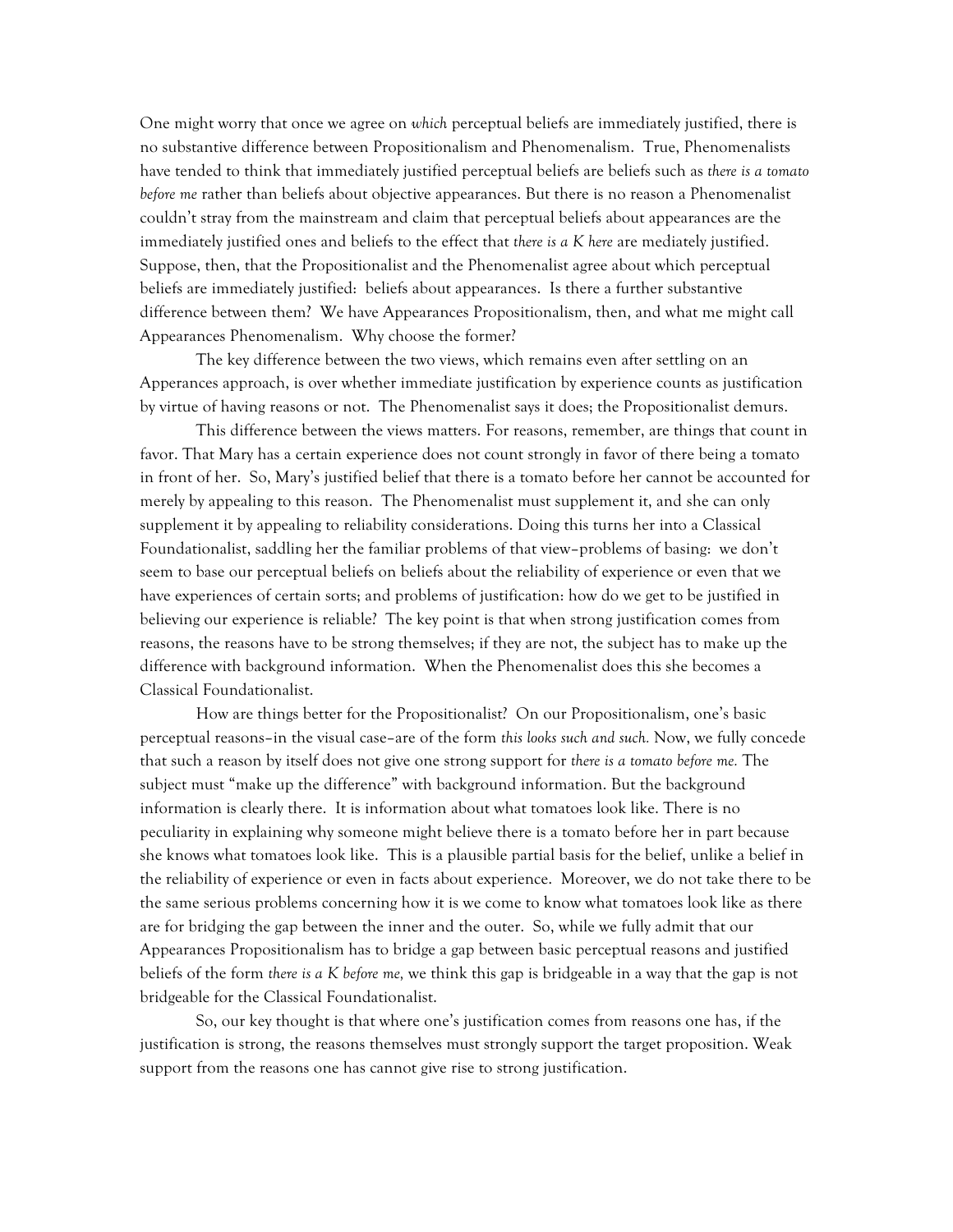But, still, you might say, we ourselves appeal to the very inner facts the Phenomenalist appeals to when we explain how we can be have strong immediate justification for our basic reasons. So, aren't we being inconsistent? No. Where one's justification comes from having reasons, the strength of the justification depends on the degree of support from the reasons one has. Where one's justification does not come from having reasons, i.e., in cases of immediate justification, it is not at all obvious that the source of justification must itself be a strong reason– i.e., a strong reason *there is*– to believe the target proposition. Reliabilists, of course, insist that if one's satisfying X is what makes it the case that one is immediately justified in believing P, then one's satisfying X has to make P likely in some objective sense. Thus, they choose X to be: *being produced by a reliable belief forming process.* We think such reliabilism is false, as the New Evil Demon example (among others) shows. What must the relation be, then, between one's satisfying X and P if one's satisfying X makes it the case that one is immediately justified in believing P? Externalists might insist on *some* sort of relation to truth. Perhaps it will be, as it is for Burge (2010), Plantinga (1993) and Sosa (2007): *in such and such sorts of environment,* satisfying X makes P objectively likely. Thus, perhaps X = *being produced by a faculty with the evolutionary function of producing true beliefs in such and such environments.* At least one of us thinks there are clear counterexamples to such externalism (versions of NED or Swampman). But even if one did adopt this sort of externalist condition on immediate justification, notice that satisfying X by itself would not be by itself a strong *reason there is* for thinking P is true. For that one satisfies X by itself does not support the claim that one satisfies X in such and such environments.

Experiences are that in virtue of which we have reasons, but they are not the reasons we have.

#### Works Cited:

- Ackerman, Diana (1979). "Proper Names, Propositional Attitudes and Non-Descriptive Connotations," *Philosophical Studies* 35 (1): 55 - 69.
- Burge, Tyler (2010). *Origins of Objectivity.* Oxford.
- Cohen, Stewart and Juan Comesaña (forthcoming), "Excuses and Justification", in Julien Dutant (ed.), *Thew New Evil Demon*, Oxford University Press.
- Comesaña, Juan (2006), "A Well-Funded Solution to the Generality Problem," *Philosophical Studies* 129, pp. 27-47.
- Comesaña, Juan (2010), "Evidentialist Reliabilism," *Noûs* 44, pp. 571-600.
- Comesaña, Juan and Matthew McGrath (2014). "Having False Reasons," in C. Littlejohn and J. Turri (eds) *Epistemic Norms,* Oxford: Oxford University Press.
- Genone, James (2014), "Appearance and Illusion", *Mind* 123 (490), pp. 339-76.
- McDowell, John (1993). *Mind and World.* Oxford: Oxford University Press.
- McDowell, John (2009). "Avoiding the Myth of the Given," in John McDowell: *Experience, Norm, and Nature* (ed J. Lindgaard), Blackwell Publishing Ltd., Oxford, UK.
- McGrath, Matthew (forthcoming). "Looks and Perceptual Justification," *Philosophy and Phenomenological Research.*